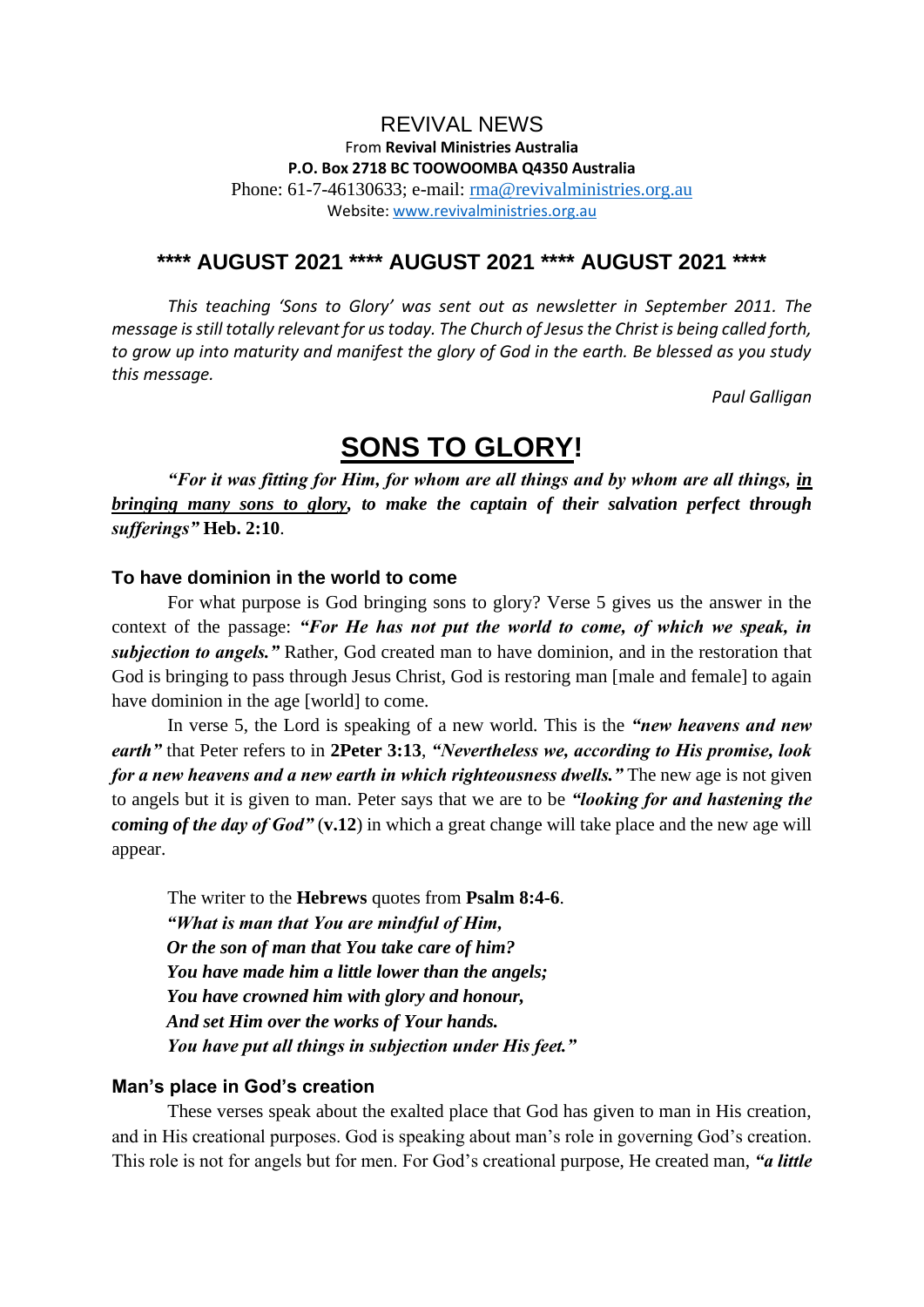*lower than the angels"*, but He has *"crowned man with glory and honour and set him over the works of Your hands."* The Psalmist said, *"You put all things in subjection under his feet."* 

This was God's intention when He first created man. God said, *"Let them have dominion over the fish of the sea, over the birds of the air, and over the cattle, over all the earth and over every creeping thing that creeps on the earth"* **Gen.1:26**.

#### **Man's fall brought forth the sin nature**

Man fell into sin; man turned away from the one who created him; man ate of a different tree – he no longer ate from the tree of life. Man received something from the devil that changed him and he was no longer *'in the image and likeness of God'.* Instead man took on the attributes of his new master, even his new father.

Jesus told the Jews who opposed Him and sought to kill Him, *"You are of your father the devil, and the desires of your father you want to do. He was a murderer from the beginning, and does not stand in the truth, because there is no truth in him. When he speaks a lie, he speaks from his own, for he is a liar and the father of it"* **Jn.8:44**. When man disobeyed God and obeyed the devil, little did he realise how much change that would bring in his and her personalities.

## **Jesus came so we could become sons**

Because of man's fall, *"we do not yet see all things put under him. But we see Jesus"*  (**Heb.2:8c-9a**). God's promise is that He will restore all things (**Acts 3:21**), and He is doing this through Jesus the Christ. God came to earth in Jesus – *"God manifested in the flesh"*  (**1Tim.3:16**). Jesus came to the earth to redeem the earth and all of its inhabitants back to God. To do this God is *"bringing many sons to glory"* (**Heb.2:10**). We are to become like *"the Captain of our salvation*" (**v.10**). Jesus was perfected through suffering. We can only come to the glory through suffering (**Rom.8:17**).

**God manifested as a son in the earth**. He was not only the son of God, but He became the Son of Man. Now through Him we are being sanctified, that is, made holy and set apart for God, being separated unto Him (**Heb.2:11**; **Eph.5:26**).

Jesus is not ashamed to call us brethren *"I will declare Your name to My brethren: in the midst of the assembly I will sing praise to You"* **Heb.2:12**. Jesus is the first among many brethren (**Rom.8:29**). Jesus redeemed us *"who were under the law* [the law of sin and death], *that we might receive the adoption* [placement] *as sons"* **Gal.4:5**.

## **Jesus came to reveal the Father**

Jesus is also *"the Everlasting Father"* (**Isa.9:6**). He calls us His children: *"Here am I and the children whom God has given Me"* (**Heb.2:13**). God's purpose can only be fulfilled through Jesus; who through His coming in the flesh and through suffering, was perfected, and through His sacrifice *"has perfected forever those who are being sanctified"* (**Heb.10:14**).

Jesus is found in the midst of His church. The word *assembly* is the Greek word for *church*. **Jesus is leading many sons to glory**, that is, sons to God, and He is doing that in the midst of the church. The church is meant to be the children of God growing up, becoming servants and then coming to **that placement in maturity** which the Bible calls *adoption*.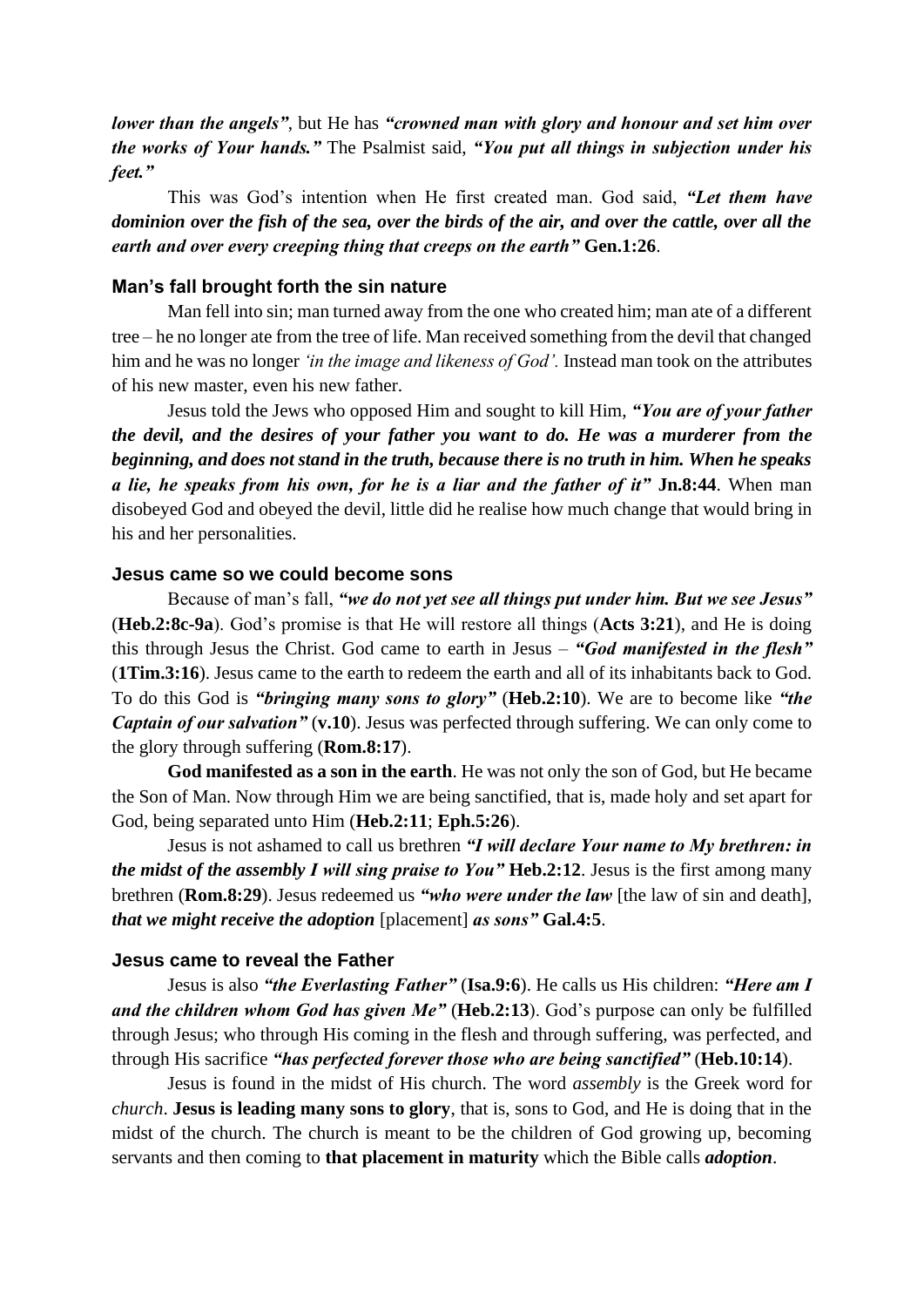Jesus is our Father; we are His children; we are His seed: the seed of Abraham. *"And if you are Christ's, then you are Abraham's seed, and heirs according to the promise"*  **Gal.3:29**. The Scripture then tells us that while we are still children, even though we are heirs, we cannot inherit but must pass through a time of tutelage and training and then to receive fully *"the Spirit of His Son"* (**Gal.4:1-6**). We are destined to be sons, not to remain as servants only (**v.7**).

#### **JESUS IS SEATED FAR ABOVE**

When Jesus was raised from the dead, God *"seated Him at His right hand in the heavenly places, far above all principality and power and might and dominion, and every name that is named, not only in this age but also in that which is to come. He has put all things under His feet and gave Him to be head over all things to the church"* **Eph. 1:20-22**. The church is *"His body, the fullness of Him who fills all in all"* (**Eph.1:23**). God has also raised the church and "*made us sit together in the heavenly places in Christ Jesus*" (Eph.2:6). God intends for the church to grow up into this realm of government, *far above all principality and power*.

There is a purpose in God saving us. We are to *"grow up in all things into Him who is the head – Christ"* (**Eph.4:15**). This is so *"that in the ages to come He might show the exceeding riches of His grace in His kindness toward us in Christ Jesus"* (**Eph.2:7**). God is preparing us for the world to come.

#### **The first sons**

Adam and Eve were created as sons to God; created in maturity, not as babies. They were meant to reflect and manifest the very image and likeness of God (**Gen.1:26-27** & **Gen.5:1-2**). They were meant to exercise dominion over the creation that God had made (**Gen.1:26**&**28**). Adam is called the son of God (**Lu.3:38**), and he was created as a son. As sons Adam and Eve were to rule and reign in God's creation, filling it with the blessing of the glory of God manifest in Godly offspring growing up to maturity in the image and likeness of their Father, their Creator (**Gen.1:28**).

The rest of us - and even Jesus in the days of His flesh - have to grow to maturity: from babyhood, through childhood to adolescence and then full maturity, to walk as sons in the earth doing our Father's will and making known His glory.

#### **Jesus grew to the age of maturity**

At the age of twelve Jesus was taken to Jerusalem for the feast of Passover. He spent more than three days with some of the teachers and when His mother found Him and complained to Him about His absence, He said, *"Did you not know that I must be about My Father's business"* (**Lu.2:46-49**). However at that time He was still only a lad and He went back with His parents, *"and was subject to them"* (**v.51**). Jesus had to grow to the age of maturity, even being trained and working as a carpenter (**Mk.6:3**), so that He could come to the age of inheritance. This was the age of thirty (**Lu.3:23**).

#### **Jesus manifested as the Son**

Jesus came for baptism at the age of thirty and at His baptism He manifested as the Son of God, by receiving the fullness of the Holy Spirit. From that time Jesus was known as the